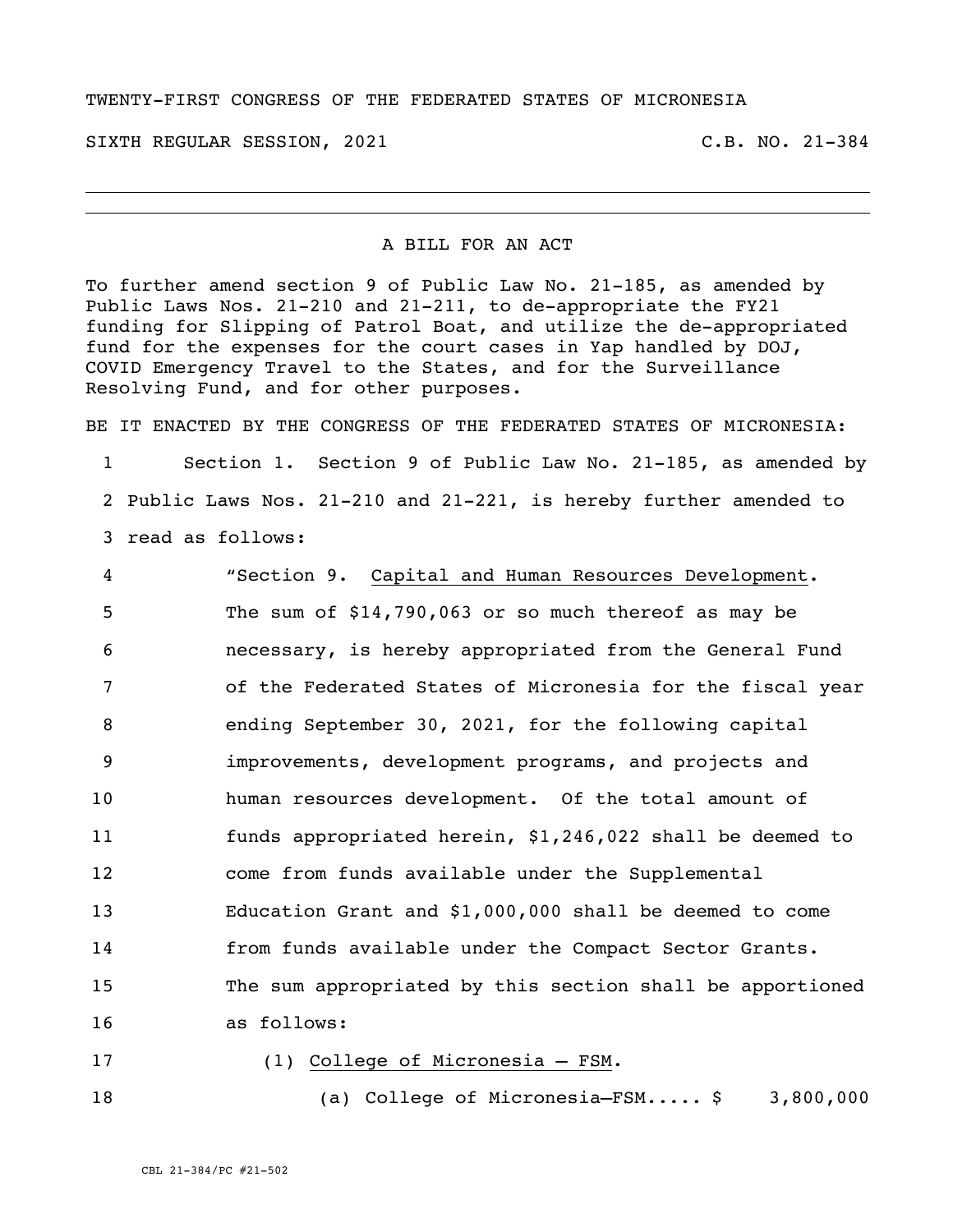| $\mathbf{1}$   | (b) FSM Fisheries and Maritime               |         |
|----------------|----------------------------------------------|---------|
| $\overline{2}$ | Institute (FMI) \$ 875,611                   |         |
| 3              | (c) College of Micronesia-FSM                |         |
| 4              | SEG Funding                                  | 689,948 |
| 5              | (d) COM-FSM Endowment Fund                   | 285,000 |
| 6              | (e) COM-FSM Building Infrastructure          |         |
| 7              |                                              | $-0-$   |
| 8              | (2) Department of Finance and Administration |         |
| 9              | (a) FSM Warehouse Lease and Maintenance      | 40,000  |
| 10             | (b) PCD Awareness and Training               | $-0-$   |
| 11             | (3) Department of Resources and Development  |         |
| 12             | (a) R&D SNLC                                 | $-0-$   |
| 13             | (b) Enhancing Fisheries: Kosrae              | 100,000 |
| 14             | (c) Enhancing Fisheries: Pohnpei             | 100,000 |
| 15             | (d) Enhancing Fisheries: Chuuk               | 100,000 |
| 16             | (e) Enhancing Fisheries: Yap                 | $-0-$   |
| 17             | (f) R&D Conference                           | $-0-$   |
| 18             | (g) Foreign Investment Data                  |         |
| 19             | Management System                            | $-0-$   |
| 20             | (h) Expo 2020 Dubai UAE                      | $-0-$   |
| 21             | Intellectual Property Rights Regime<br>(i)   | 117,000 |
| 22             | (j) Development of Coastal Fisheries         |         |
| 23             | Policy for FSM                               | 150,000 |
| 24             | (k) Development & Operation                  |         |
| 25             | Framework to Implement the National          |         |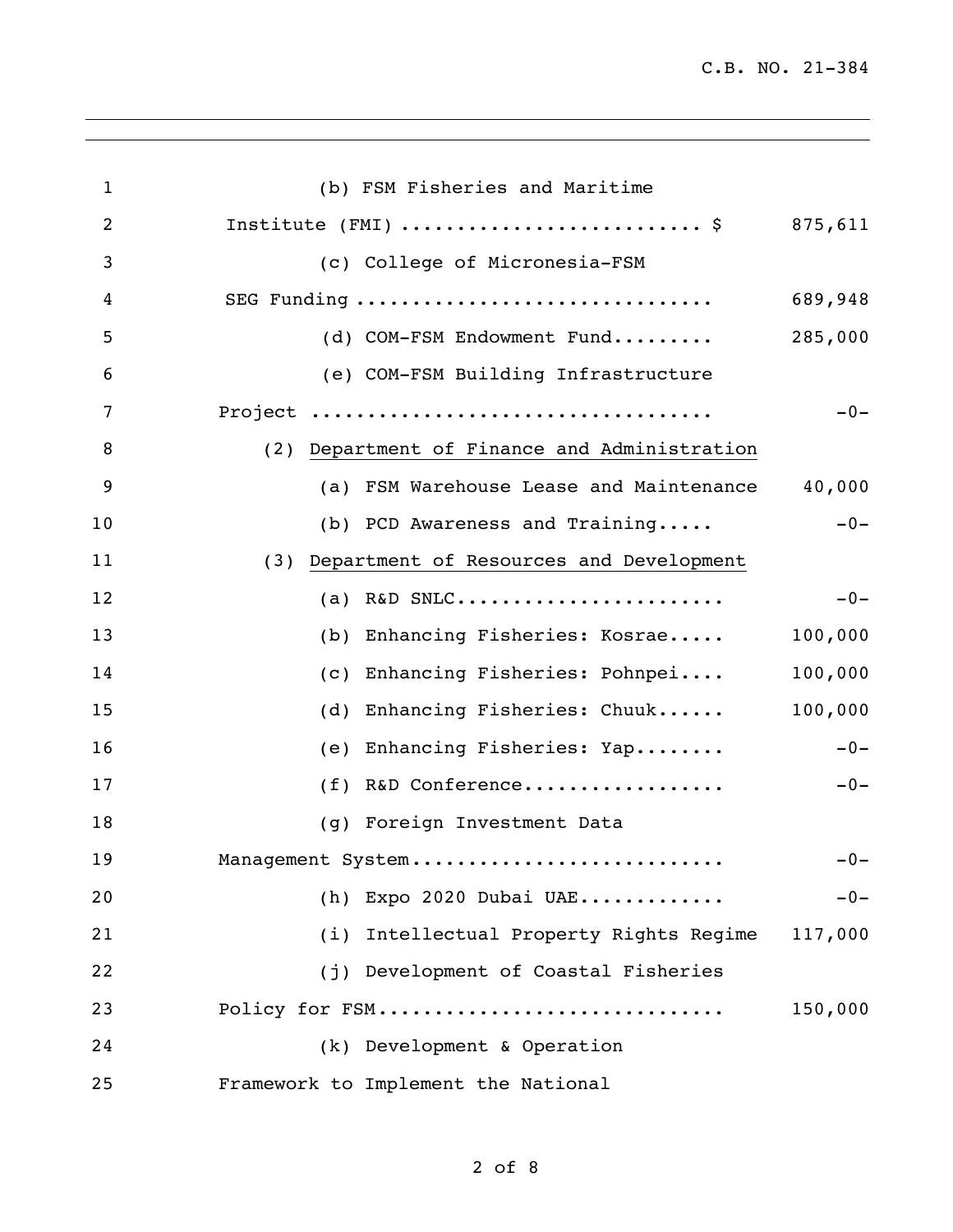| 1  | Seabed Mining Act\$<br>200,000                   |
|----|--------------------------------------------------|
| 2  | (1) Tourism Conference<br>$-0-$                  |
| 3  | (m) Tourism Budget & Planning                    |
| 4  | with the States<br>$-0-$                         |
| 5  | (n) Tourism Public Awareness<br>$-0-$            |
| 6  | (o) Little Fire Ants (Eradication,               |
| 7  | Control, & Prevention)<br>166,440                |
| 8  | (p) State Strategic Action Plan                  |
| 9  | for the FSM<br>60,990                            |
| 10 | (q) Renewable Energy Development Plan<br>$-0-$   |
| 11 | (r) National Social Indicators Survey 661,713    |
| 12 | (s) Localization of Sustainable                  |
| 13 | Development Goals in the FSM<br>320,812          |
| 14 | (t) FSM Association of Chamber of                |
| 15 |                                                  |
| 16 | (u) National Coastal Fisheries                   |
| 17 | Monitoring Team<br>$-0-$                         |
| 18 | (v) Computing Facility Upgrade<br>$-0-$          |
| 19 | (w) Strengthening National/Private Sector        |
| 20 | Organizations in the FSM<br>$-0-$                |
| 21 | $(x)$ 2020 CPH<br>$-0-$                          |
| 22 | (4) Department of Transportation, Communications |
| 23 | and Infrastructure                               |
| 24 | (a) Operation and Dry-Docking                    |
| 25 | of Caroline Voyager and Navigator<br>1,000,000   |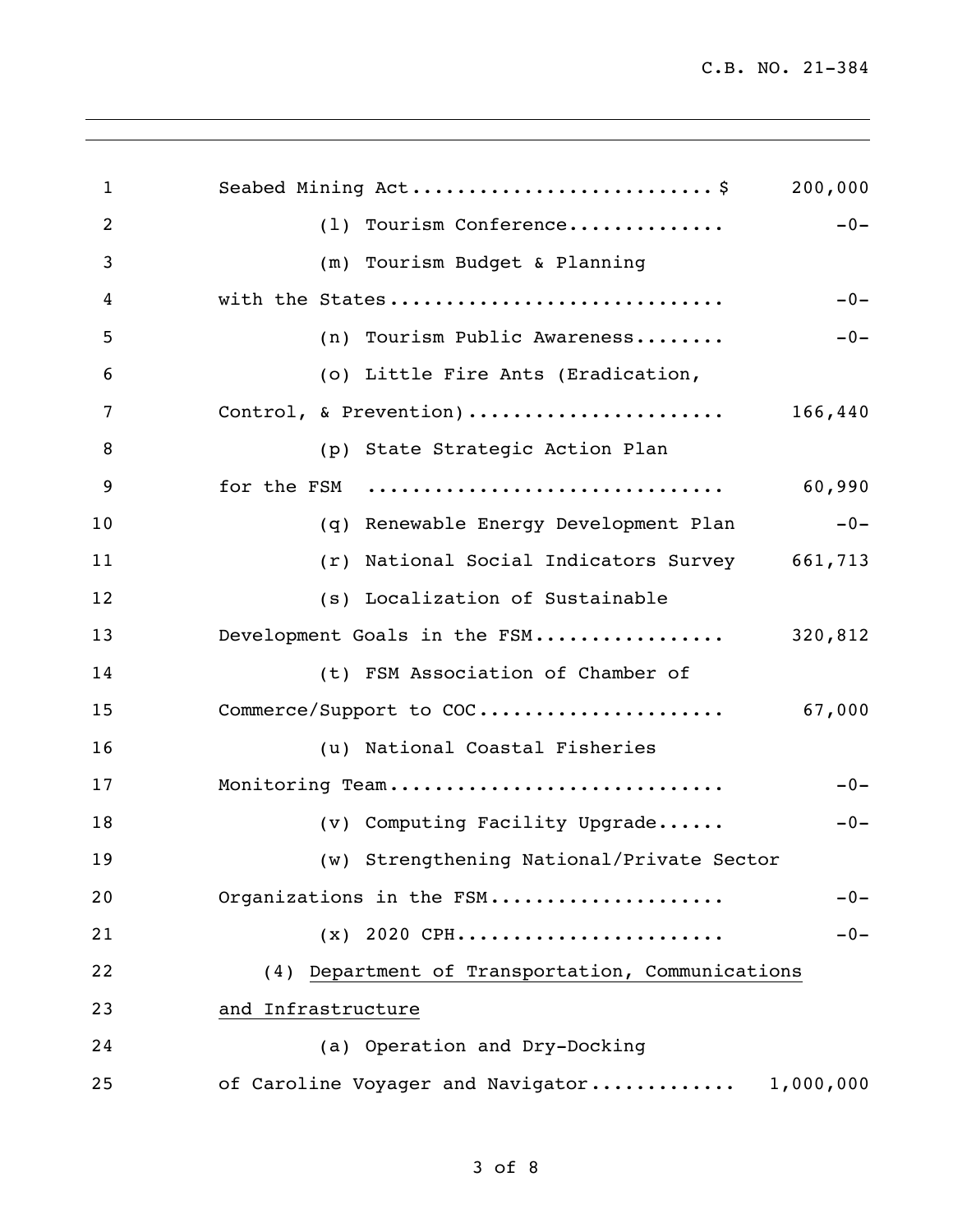C.B. NO. 21-384

| $\mathbf{1}$ | (b) FSM National Government Computer                         |
|--------------|--------------------------------------------------------------|
| 2            |                                                              |
| 3            | $-0-$<br>(c) AIP Matching Fund                               |
| 4            | (d) Relocation of power and telephone                        |
| 5            | lines in PNI<br>$-0-$                                        |
| 6            | (e) FSM National Government Facility                         |
| 7            | Improvements and Renovations<br>592,715                      |
| 8            | $-0-$<br>(f) Outer Island Airport                            |
| 9            | (g) New Warehouse Building<br>$-0-$                          |
| 10           | (h) Airport Needs 200,000                                    |
| 11           | (i) MV Hapilmohol-1 parts, repair                            |
| 12           | of engine, and replacement  350,000                          |
| 13           | (5) Department of Justice                                    |
| 14           | (a) Anti-Human Trafficking Enforcement,                      |
| 15           | Campaign, and Investigation<br>125,000                       |
| 16           | 100,000<br>(b) Victim Shelter and Services                   |
| 17           | (c) Boat Maintenance<br>150,000                              |
| 18           | (d) [Slipping of the FSS Independence 750,000]               |
| 19           | Travel funding for Criminal Case in Yap                      |
| 20           | handled by DOJ<br>230,340                                    |
| 21           | Investigative & Protective Services<br>(e)                   |
| 22           | travel by officers during this COVID-19 Emergency<br>100,000 |
| 23           | Surveillance Revolving Fund<br>419,660<br>(f)                |
| 24           | $[$ (4) (9) DOJ Satellite Phone Billing<br>10,000            |
| 25           | $[+f]$ (h) HT Annual Conference<br>50,000                    |

<u> 1989 - Johann Stoff, amerikansk politiker (\* 1908)</u>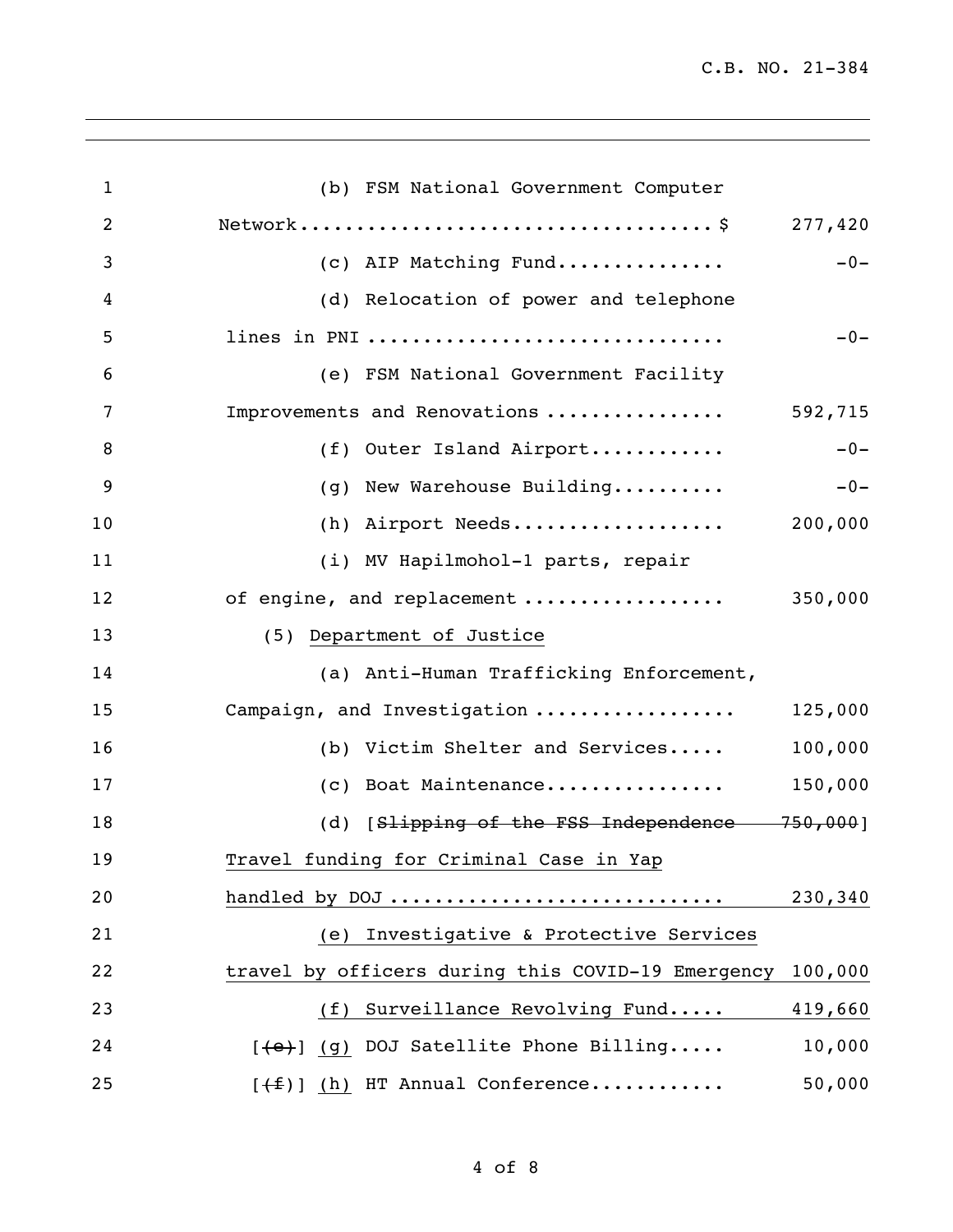| $\mathbf{1}$   | $[49]$ (i) Victim Shelter in Chuuk\$                        | 50,000  |
|----------------|-------------------------------------------------------------|---------|
| $\overline{2}$ | [(h)] (j) Build Anti-Trafficking Shelters                   |         |
| 3              | in Pohnpei, Yap, and Kosrae                                 | 150,000 |
| 4              | $[\frac{1}{2}, \frac{1}{2}]$ (k) Purchase four patrol boats | $-0-$   |
| 5              | $[\frac{+i}{+j}]$ (1) COVID-19 Law Enforcement &            |         |
| 6              | Emergency Response                                          | 375,033 |
| 7              | (6) Department of Environment, Climate Change               |         |
| 8              | and Emergency Management                                    |         |
| 9              | (a) National & State Table Top                              |         |
| 10             | Exercise                                                    | 30,000  |
| 11             | (b) Outer Island Trip Assessment -                          |         |
| 12             | Climate Change & Disaster Risk Management  80,000           |         |
| 13             | (c) National Joint Platform for                             |         |
| 14             | Environment & Risk Resilience                               | $-0-$   |
| 15             | (d) International Day for Disaster                          |         |
| 16             | Reduction                                                   | $-0-$   |
| 17             | (e) Training & Maintenance for Radio                        |         |
| 18             | Communications                                              | $-0-$   |
| 19             | (f) Fostering Sustainable Solid Waste                       |         |
| 20             | Management Systems in FSM                                   | 165,000 |
| 21             | (g) Fourth Disaster Risk Management                         |         |
| 22             | Environment Conference                                      | $-0-$   |
| 23             | National Election Commission Office<br>(7)                  |         |
| 24             | (a) Voter ID Card and New Voter                             |         |
| 25             | Registration Project                                        | 50,000  |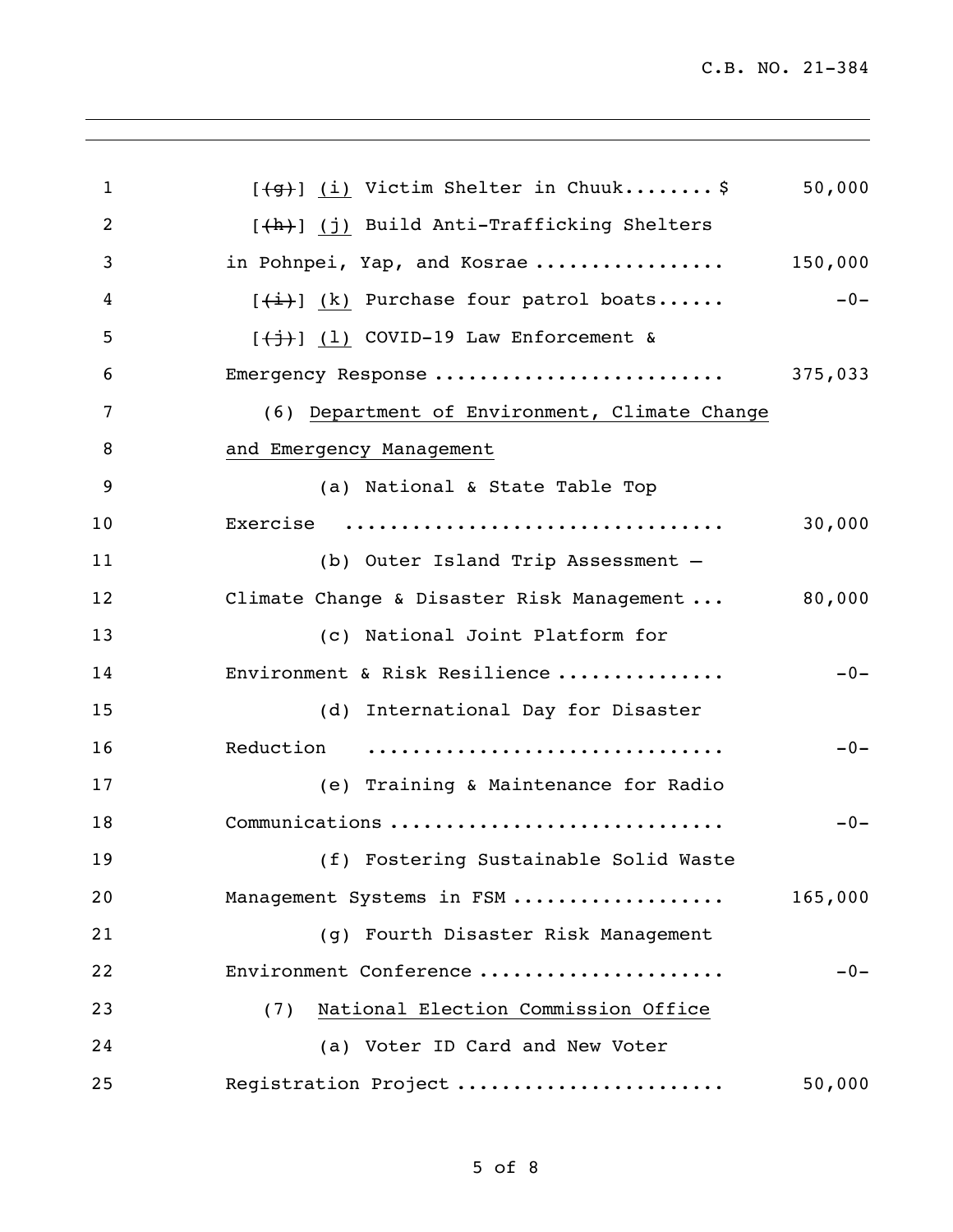| $\mathbf{1}$   | (8) | Department of Health and Social Affairs      |         |
|----------------|-----|----------------------------------------------|---------|
| $\overline{2}$ | (a) | MOE-BHWP Med\$                               | 22,200  |
| 3              | (b) | Electronic Record System                     | 35,000  |
| 4              | (c) | Rheumatic Heart Program                      | 120,000 |
| 5              | (d) | Medical Specialist Team                      | 195,000 |
| 6              | (e) | National Women Council                       | $-0-$   |
| 7              | (f) | Vector Surveillance & Control Program 50,000 |         |
| 8              | (g) | Histopathology Laboratory                    | $-0-$   |
| 9              | (h) | FSM Food Safety Laboratory                   | $-0-$   |
| 10             | (i) | Pathologist                                  | 105,000 |
| 11             | (j) | Food/Water Testing Lab                       | $-0-$   |
| 12             | (k) | Youth in Sports                              | 50,000  |
| 13             | (1) | Doctors: Foundation Project                  | $-0-$   |
| 14             | (m) | Implementing IHR Core Capacity               |         |
| 15             |     | to Improve Health Security                   | 50,000  |
| 16             |     | (n) Antimicrobial Resistance (AMR)           | $-0-$   |
| 17             |     | (9) Department of Education                  |         |
| 18             |     | (a) NDOE Year 3 Project $(SEG)$              | 556,074 |
| 19             |     | (b) School Accreditation                     | 250,000 |
| 20             | (c) | Teacher Certification Project                | 168,000 |
| 21             | (d) | Literacy Intervention for FSM                |         |
| 22             |     | Leaders of Tomorrow (LIFT)                   | $-0-$   |
| 23             | (e) | Development of Science Student               |         |
| 24             |     | Learning Outcomes (SLOs)                     | $-0-$   |
| 25             | (f) | Development Quality                          | $-0-$   |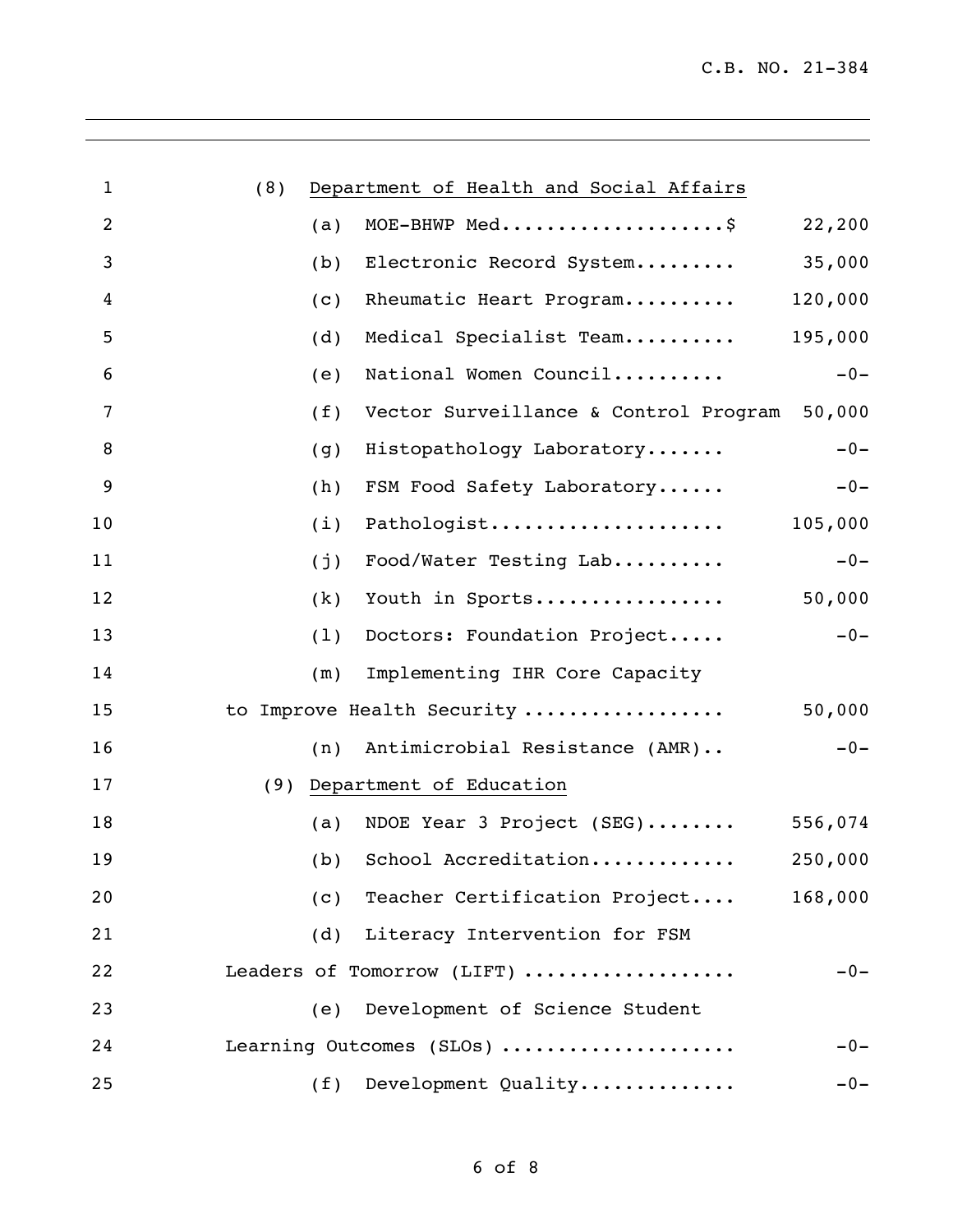| $\mathbf{1}$ | NMCT Administration\$<br>$-0-$<br>(g)              |  |
|--------------|----------------------------------------------------|--|
| 2            | Assessment & Research to<br>(h)                    |  |
| 3            | revive NMCT<br>112,740                             |  |
| 4            | (10)<br><b>NORMA</b>                               |  |
| 5            | Commemoration of World Tuna Day 2021 40,000<br>(a) |  |
| 6            | FFC Meetings<br>$-0-$<br>(b)                       |  |
| 7            | Hosting WPCFC, TTC, & SC $10,000$<br>(c)           |  |
| 8            | (d)<br>Internship for students in the              |  |
| 9            | area of fisheries management<br>5,000              |  |
| 10           | T3 Monitoring 100,000<br>(e)                       |  |
| 11           | (11) Other Capital and Human Resources Development |  |
| 12           | Capital Improvement Projects<br>$-0-$<br>(a)       |  |
| 13           | Design and Construction of<br>(b)                  |  |
| 14           | Veterans Memorial<br>$-0-$                         |  |
| 15           | Conservation Society<br>(C)<br>$-0-$               |  |
| 16           | 2020 Constitutional Convention.<br>$-0-$<br>(d)    |  |
| 17           | (e) Purchase/down payment for FSM                  |  |
| 18           | $-0-$<br>Embassy in Japan                          |  |
| 19           | (f) Chuuk State Purchase of a Field                |  |
| 20           | Trip vessel<br>$-0-$                               |  |
| 21           | (g) Pohnpei State Purchase of Field Trip           |  |
| 22           | Vessel and Operation<br>$-0-$                      |  |
| 23           | Enhancing Tourism<br>$-0-$<br>(h)                  |  |
| 24           | (i) Purchase and delivery of an                    |  |
| 25           | outer island airplane<br>$-0-$                     |  |